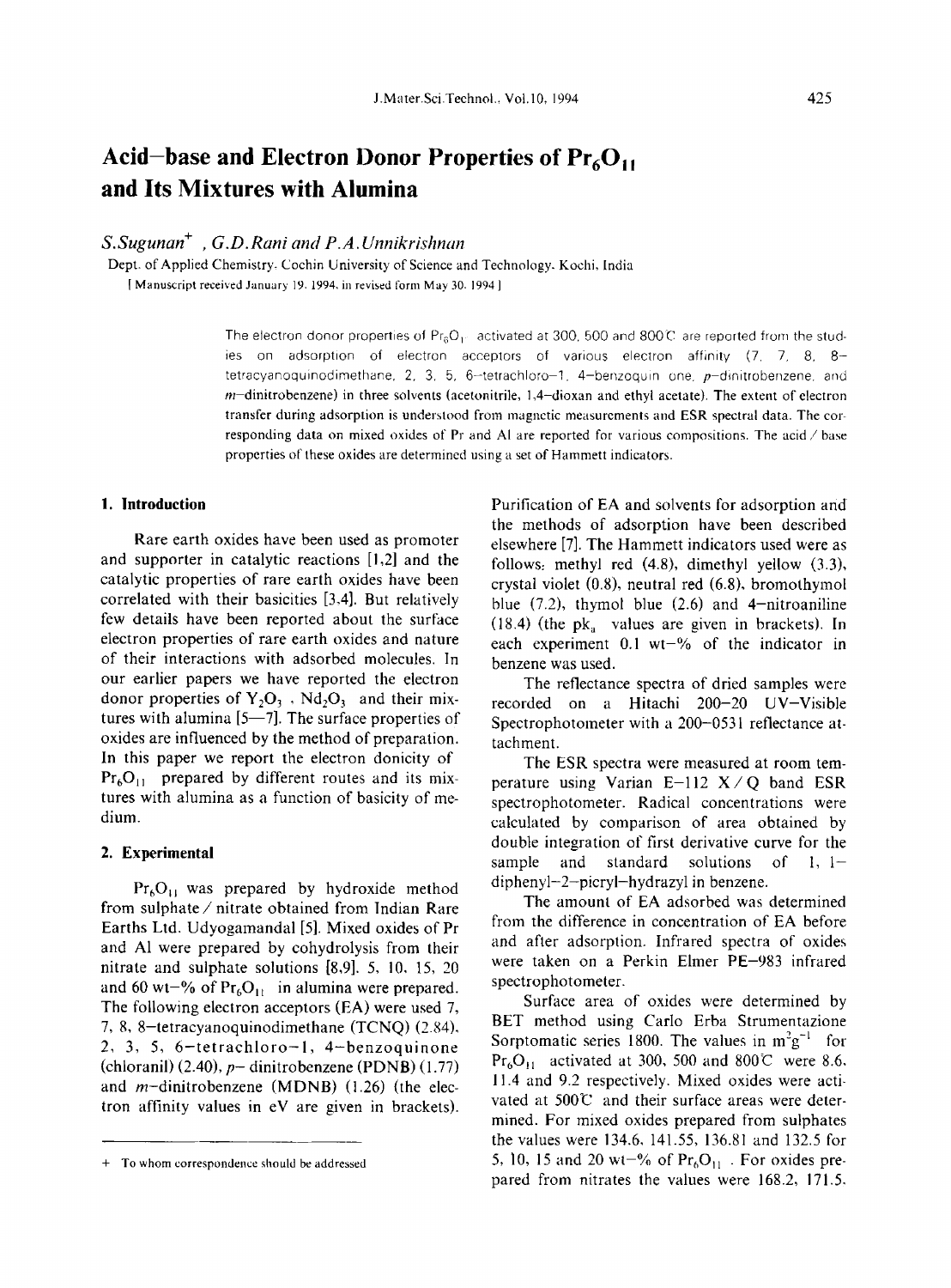| Electron<br>acceptor | Solvent                    | Activation<br>temperature, C | Limiting amount<br>adsorbed, $10^{-5}$ mol · m <sup>2</sup> |  |  |
|----------------------|----------------------------|------------------------------|-------------------------------------------------------------|--|--|
| chloranil            | acetonitrile               | 300                          | 2.22                                                        |  |  |
| <b>TCNQ</b>          | $\boldsymbol{\mathcal{U}}$ | 300                          | 6.44                                                        |  |  |
| chloranil            | dioxan                     | 300                          | 2.00                                                        |  |  |
| <b>TCNQ</b>          | $\boldsymbol{\eta}$        | 300                          | 4.65                                                        |  |  |
| chloranil            | ethylacetate               | 300                          | 2.18                                                        |  |  |
| <b>TCNQ</b>          | $^{\prime\prime}$          | 300                          | 4.96                                                        |  |  |
| chloranil            | acetonitrile               | 500                          | 3.39                                                        |  |  |
| <b>TCNQ</b>          | $\boldsymbol{u}$           | 500                          | 7.44                                                        |  |  |
| chloranil            | dioxan                     | 500                          | 2.71                                                        |  |  |
| <b>TCNQ</b>          | $^{\prime\prime}$          | 500                          | 5.21                                                        |  |  |
| chloranil            | ethylacetate               | 500                          | 2.98                                                        |  |  |
| <b>TCNQ</b>          | $\boldsymbol{u}$           | 500                          | 5.71                                                        |  |  |
| chloranil            | acetonitrile               | 800                          | 4.54                                                        |  |  |
| <b>TCNQ</b>          | $^{\prime\prime}$          | 800                          | 9.96                                                        |  |  |
| chloranil            | dioxan                     | 800                          | 3.81                                                        |  |  |
| <b>TCNQ</b>          | $^{\prime\prime}$          | 800                          | 7.71                                                        |  |  |
| chloranil            | ethylacetate               | 800                          | 4.01                                                        |  |  |
| <b>TCNQ</b>          | $\boldsymbol{u}$           | 800                          | 8.48                                                        |  |  |

Table I Limiting amounts of electron acceptors adsorbed

174.8 and 178.22 for 5, 10, 20 and 60 wt- $\%$ respectively.

Tanabe's method was used for measurement of acid / base strength of oxides [10). In the case of dark coloured samples, 0.1 g of oxide mixed with 0.15 g basic  $Al_2O_3$  was used [11]. Magnetic susceptibility measurements were done at room temperature on a simple Guoy type balance.

#### 3. **Results and Discussion**

The adsorption of  $p$ -dinitrobenzene (PDNB) and m-dinitrobenzene (MDNB) were negligible on all the systems studied. The adsorption isotherms obtained are of Langmuir type and from these isotherms the limiting amount of electron acceptor adsorbed was determined. The data are given in Table 1. The formation of anion radicals on the oxide surface as a result of electron transfer from oxide surface to adsorbed electron acceptor was confirmed by electronic and ESR spectroscopy. The reflectance spectra of adsorbed sample show bands near 400, 600 and 700 nm corresponding to physically adsorbed state of neutral TCNQ [12], dimeric TCNQ radical [13] and chloranil anion radical [14]. In the case of the oxides studied these assignments do not hold completely since these oxides have characteristic bands in the same region. When EA



Fig.1 Radical concentration of TCNQ adsorbed on  $Pr_6O_{11}$  at 500°C

were adsorbed on the surfaces of these oxides, surfaces developed remarkable coloration like bluish green for TCNQ and pink for chloranil. In the case of pure  $Pr_6O_{11}$  the coloration could not be distinguished from black colour of oxide.

The radical concentrations of EA adsorbed on the oxides were determined from ESR spectra. The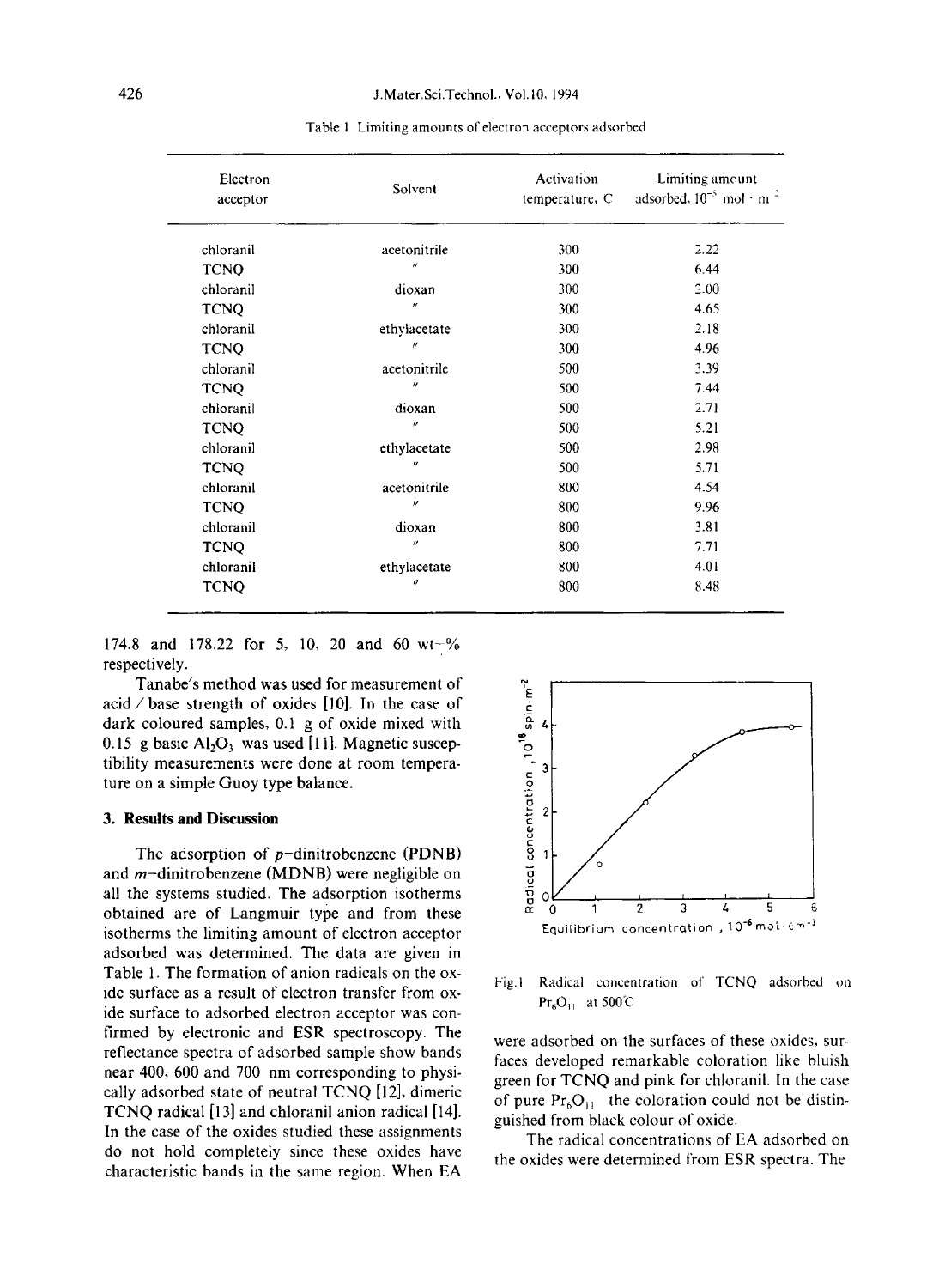Table 2 Acid-base parameters

| Solvent       | $C_{\rm B}$        | $E_{\rm B}$                                               | $C_A$         | $E_A$         | $-\Delta H^{ab}$ with<br>$TCNQ, kJ \cdot mol^{-1}$          |
|---------------|--------------------|-----------------------------------------------------------|---------------|---------------|-------------------------------------------------------------|
| acetonitrile  | 1.34               | 0.88                                                      |               |               | 14.74                                                       |
| ethyl acetate | 1.74               | 0.97                                                      |               |               | 17.90                                                       |
| dioxan        | 2.38               | 1.09                                                      | $\cdot$ .     | $\cdot$ .     | 21.90                                                       |
| Solvent       | $C_{\mathfrak{b}}$ | (b) Chloranil, $C_A = 2.39$ . $E_A = 2.56$<br>$E_{\rm B}$ | $C_{\Lambda}$ | $E_{\Lambda}$ | $-\Delta H^{\rm ab}$ with<br>chloranil. $kJ \cdot mol^{-1}$ |
| acetonitrile  | 2.74               | 1.81                                                      |               |               | 11.19                                                       |
| ethyl acetate | 3.56               | 2.33                                                      |               |               | 13.61                                                       |
|               |                    |                                                           |               |               |                                                             |

(a) TCNQ:  $C_A = 1.51$ ,  $E_A = 1.68$ 

samples coloured by TCNQ adsorption gave an unresolved ESR spectra with a g value of 2.003 and those by chloranil gave an unresolved spectra with a g value of 2.001. These values are in agreement with those reported earlier [15,16]. Figure 1 shows radical concentration of TCNQ adsorbed against equilibrium concentration of TCNQ in solution for  $Pr_6O_{11}$  activated at 500°C. Two possible electron sources exist on oxide surface responsible for electron transfer [17]. At lower activation temperatures, surface sites are associated with the presence of unsolvated hydroxyl ions and at higher temperatures electron defect site is responsible for electron transfer. The presence of hydroxyl group on  $Pr_6O_{11}$  activated at 300 and 500°C was confirmed from IR spectral data (peak near  $3400 \text{ cm}^{-1}$ ). Since concentration of surface hydroxyl ions decreases with increase in activation temperature and concentration of trapped ions increases with increase in temperature. it might be expected that trapped electrons are solely responsible for adsorption of electron acceptors on  $Pr_6O_{11}$  activated at higher temperatures. Since the concentration of trapped ions increases with increase in activation temperature. the adsorption of electron acceptor in the three solvents increases with increase in activation temperature.

The amount of EA adsorbed is found to decrease with increase in basicity of solvent. The mixing heats of substances with acid-base interaction are expressed by Drago equation

$$
-\Delta H^{\rm ab} = C_{\rm A} C_{\rm B} + E_{\rm A} E_{\rm B}
$$

where *E* and *C* are Drago constants for acidic compound (A) and basic compound (B) [18]. When



Fig.2 Limiting amount of EA adsorbed as a function of acid-base interaction enrhalpy

- TCNQ <It *300e,* TCNQ at soot
- $\bigcirc$  TCNQ at 800 C ,  $\bigcirc$  chloranil at 300 C
- $\bigcirc$  chloranil at 500°C .  $\bullet$  chloranil at 800°C

Drago equation is applied to present systems, basic compound corresponds to solvents (acetonitrile, ethyl acetate and dioxan) and acidic compound to EA. The basicity of solvent was estimated by the heat of interaction with EA and the values are listed in Table 2.

The saturated amounts of EA adsorbed on to  $Pr_6O_{11}$  activated at 300, 500 and 800°C are plotted as a function of basicity of solvents in Fig.2. The limiting amount decreases with an increase in acid-base interactions between basic solvents and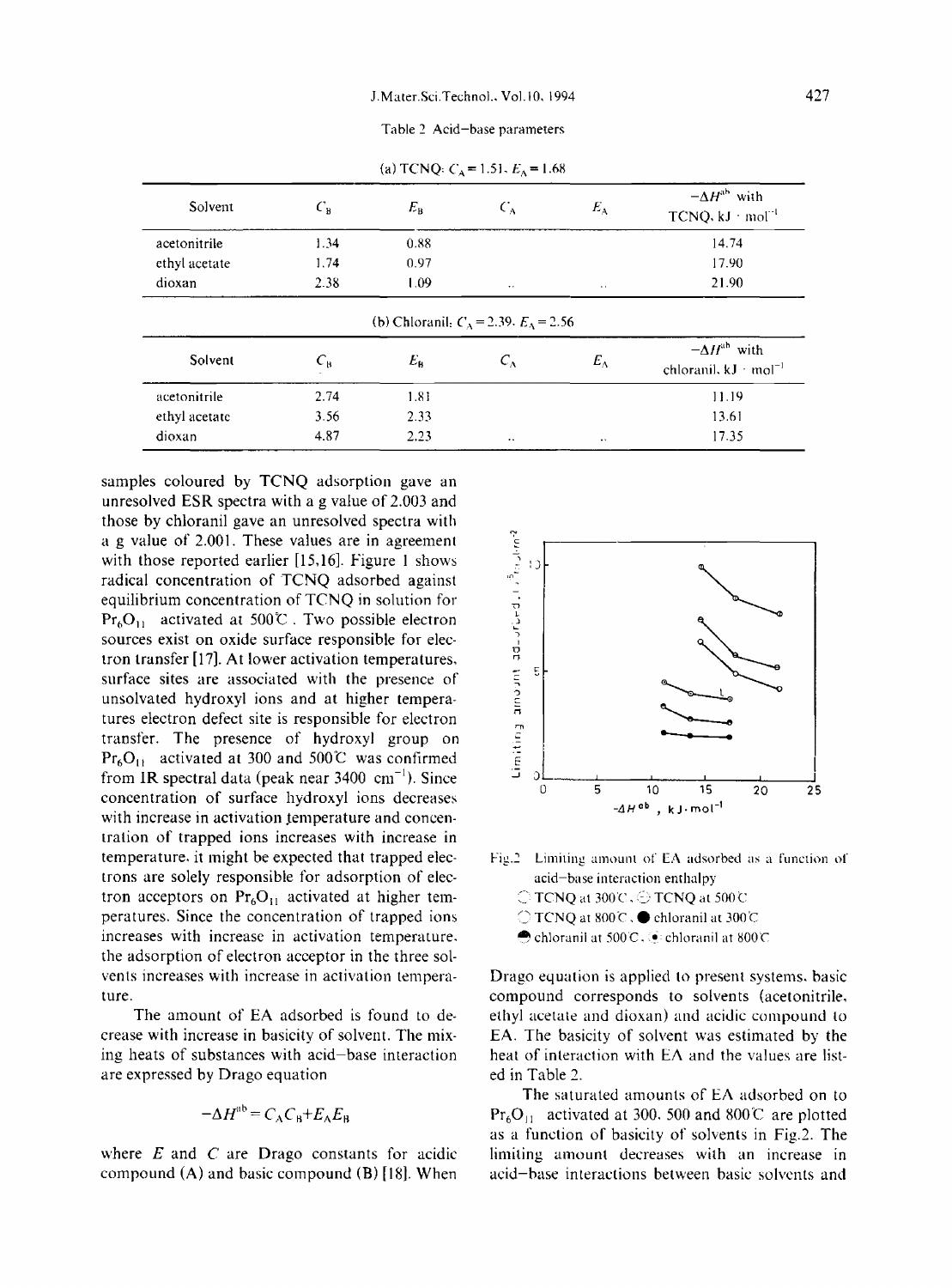| Oxide                                  | Method of   | Activation<br>temperature. C | Basicity, $10^{-3}$ meq · m <sup>2</sup> |      |      |      |                                        |
|----------------------------------------|-------------|------------------------------|------------------------------------------|------|------|------|----------------------------------------|
|                                        | preparation |                              | $H_{\rm o}$                              |      |      |      |                                        |
|                                        |             |                              | $\geqslant$ 3.3                          | >4.8 | >6.8 | >7.2 | $H_{\underbrace{\mathfrak{o}_{\max}}}$ |
| $Pr_6O_{11}$                           | sulphate    | 300                          | 3.68                                     | 2.41 | 1.14 | 0.65 | 7.5                                    |
| $Pr_6O_{11}$                           | sulphate    | 500                          | 4.21                                     | 2.88 | 1.42 | 0.82 | 7.6                                    |
| Pr <sub>6</sub> O <sub>11</sub>        | sulphate    | 800                          | 5.12                                     | 3.84 | 1.81 | 1.21 | 7.8                                    |
| Pr <sub>6</sub> O <sub>11</sub>        | nitrate     | 500                          | 3.92                                     | 2.69 | 1.21 | 0.72 | 7.3                                    |
| $\text{Al}_2\text{O}_3$                | sulphate    | 500                          | 0.58                                     | 0.82 | 0.17 |      | 7.4                                    |
| Al <sub>2</sub> O <sub>3</sub>         | nitrate     | 500                          | 0.97                                     | 0.62 | 0.48 | 0.31 | 7.6                                    |
| $5\%$ $Pr_6O_{11}$                     | sulphate    | 500                          | 1.48                                     | 0.72 | 0.21 | 0.11 | 7.2                                    |
| $10\%$ $Pr_6O_{11}$                    | sulphate    | 500                          | 1.72                                     | 0.90 | 0.38 | 0.18 | 7.4                                    |
| $15\%$ Pr <sub>6</sub> O <sub>11</sub> | sulphate    | 500                          | 1.91                                     | 1.17 | 0.53 | 0.21 | 7.5                                    |
| $20\%Pr_{6}O_{11}$                     | sulphate    | 500                          | 2.18                                     | 1.38 | 0.71 | 0.35 | 7.5                                    |
| $5\%$ Pr <sub>6</sub> O <sub>11</sub>  | nitrate     | 500                          | 2.14                                     | 1.32 | 0.97 | 0.64 | 8.0                                    |
| $10\%$ Pr <sub>6</sub> O <sub>11</sub> | nitrate     | 500                          | 2.31                                     | 1.51 | 0.98 | 0.66 | 8.1                                    |
| $20\%Pr_{6}O_{11}$                     | nitrate     | 500                          | 2.48                                     | 1.62 | 1.02 | 0.68 | 8.2                                    |
| $60\%$ $Pr_6O_{11}$                    | nitrate     | 500                          | 2.28                                     | 1.48 | 0.97 | 0.65 | 8.1                                    |

Table 3 Basicity and  $H_{o_{max}}$  of  $Pr_6O_{11}$  and mixed oxides



- Fig.3 Magnetic moment of  $Pr_6O_{11}$  as a function of equilibrium concentration of EA
	- chloranil in acetonitrile at 300℃
	- ◯ TCNQ in acetonitrile at 300℃
	- C chloranil in acetonitrile at 500°C
	- ① TCNQ in acetonitrile at 500℃
	- chloranil in acetonitrile at 800°C
	- $\ominus$  TCNQ in acetonitrile at 800°C

EA. The decrease is in order of acetonitrile  $>$  ethyl acetate > dioxan, the order of decreasing basicity of solvents. This shows the competition between basic solvents and basic sites of oxide for EA.

When surface acidity / basicity were determined, visible colour change was obtained for the indicators.  $p$ -dimethyl following aminoazobenzene, methyl red, neutral red and bromothymol blue. Data are given in Table 3. From the plots of acidity / basicity vs  $H_0$  of indicator the parameter  $H_{\text{o,max}}$  was determined from the point of intersection of acid  $\diagup$  base distribution curves with abscissa. As the activation temperature increases,  $H_{\alpha \text{ max}}$ value also increases. This shows the increase in basicity of oxide, which in turn accounts for the increase in limiting amount of EA adsorbed with the increase in temperature. The basic strength of a surface is considered as ability of surface site possessing an electron lone pair to transfer it to an acceptor molecule. Figure 3 shows the change in magnetic moment of  $Pr_6O_{11}$  as a function of equilibrium concentration of EA in solution. The magnetic moment of  $Pr<sub>6</sub>O<sub>11</sub>$  decreases and reaches a limiting value at the same concentration corresponding to the limiting amount of EA adsorbed. The decrease in magnetic moment on adsorption of EA shows the extent of electron transfer from oxide surface to electron acceptor.

The limiting amounts of EA adsorbed on mixed oxides of various compositions determined from the Langmuir plots are shown as a function of composition of mixed oxide in Fig.4. The electron donicity increases with increase in concentration of  $Pr_6O_{11}$  in mixed oxide and decrease with increase in basicity of solvent. On the other hand, the mixed oxide prepared from nitrate solution show greater electron donicity than  $Pr_6O_{11}$ . For mixed oxides the electron donor property increases with increase